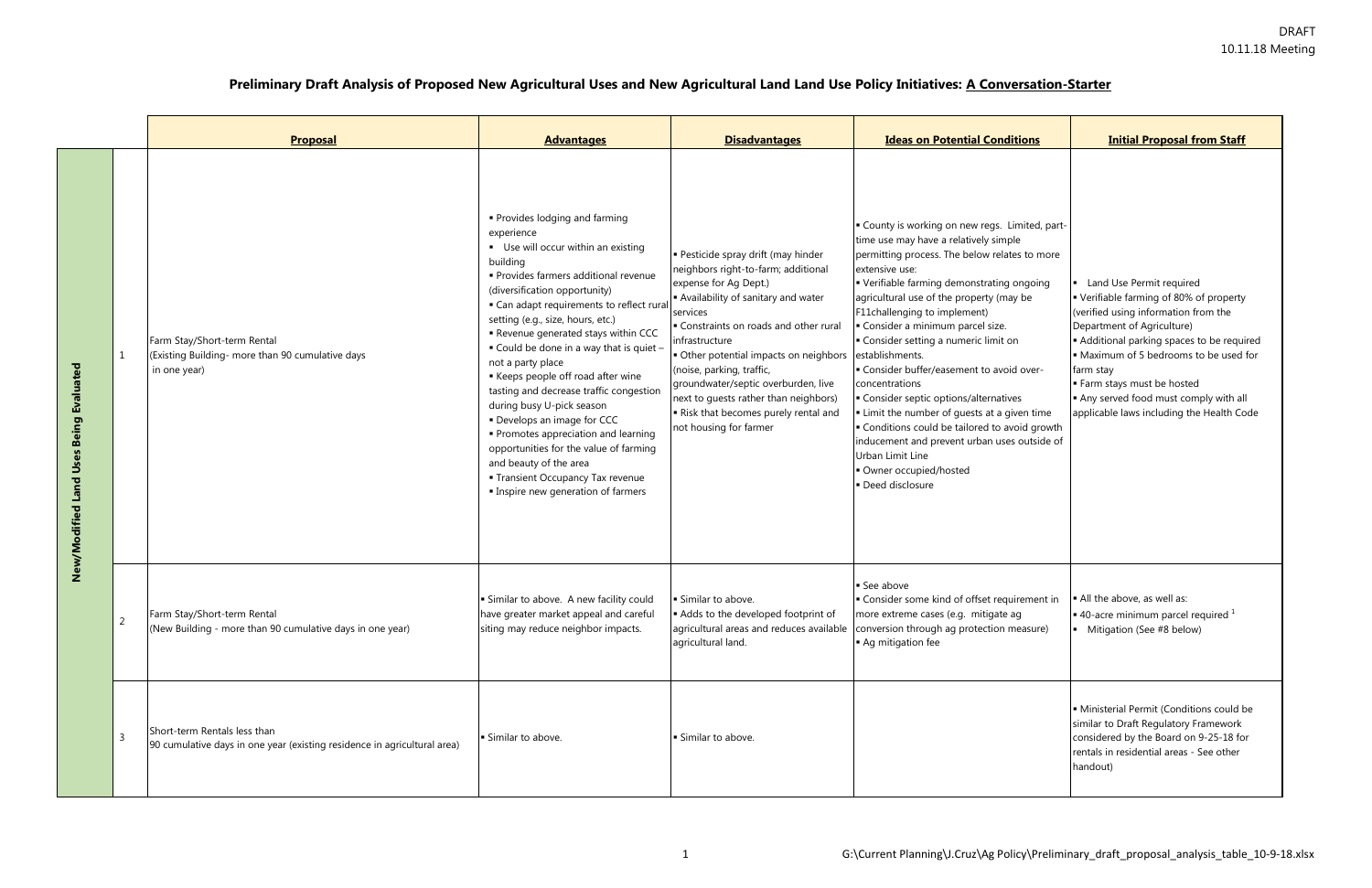|                                                     |                 | <b>Proposal</b>                                                                                           | <b>Advantages</b>                                                                                                                                                  | <b>Disadvantages</b>                                                                                                                                                                        | <b>Ideas on Potential Conditions</b>                                                                                | <b>Initial Proposal from Staff</b>                                                                                                                                                                                                                                                                                                                                                                                                                                                                                                                            |
|-----------------------------------------------------|-----------------|-----------------------------------------------------------------------------------------------------------|--------------------------------------------------------------------------------------------------------------------------------------------------------------------|---------------------------------------------------------------------------------------------------------------------------------------------------------------------------------------------|---------------------------------------------------------------------------------------------------------------------|---------------------------------------------------------------------------------------------------------------------------------------------------------------------------------------------------------------------------------------------------------------------------------------------------------------------------------------------------------------------------------------------------------------------------------------------------------------------------------------------------------------------------------------------------------------|
| <b>Being Evaluated</b><br>Uses<br>New/Modified Land | $\overline{4}$  | Camping (Yurts, Tents that are owned by the property owner and not<br>individually<br>placed on property) | · Similar to above, but perhaps with less<br>land conversion.<br>· Provides a very unique experience                                                               | Similar to above<br>Potentially different types of impacts<br>on neighbors (could be unsightly if not<br>done well, could be noisier, could<br>change neighborhood character more,<br>etc.) | See above<br>Also, consider conditions on location,<br>construction manner, duration, seasonal<br>removal, etc etc. | • Land Use Permit required<br>• Maximum of 5 yurts, tents on a 40-acre<br>minimum parcel <sup>1</sup><br>Property owner must reside on-site                                                                                                                                                                                                                                                                                                                                                                                                                   |
|                                                     | $5\overline{)}$ | Farm Dinners                                                                                              | Connects residents directly to where<br>their food comes from and who grows it<br>Promotes local ag products<br>Provides a place to eat while visiting the<br>area | See above for short term rental                                                                                                                                                             | See above for short term rental                                                                                     | No zoning permit required if the following<br>conditions are met (Health Department and<br>possibly other permits would still be required):<br>• Located within existing building, no new<br>buildings allowed for this use; farm dinners<br>can be located outdoors on property<br>Verifiable farming of 80% of property<br>(verified using information from the<br>Department of Agriculture)<br>· 20-acre minimum parcel required<br>• Maximum of 18 farm dinners annually<br>• Maximum of 30 guests per dinner<br>Local food (show origin of food on map) |
|                                                     | 6               | Farm-to-Table (e.g. a special type of Dine-in<br>or Take-out Restaurant)                                  |                                                                                                                                                                    |                                                                                                                                                                                             |                                                                                                                     | $\bullet$ 40-acre minimum parcel required $^1$<br>Maximum of 4 farm-to-tables in CCC<br>• Maximum size of farm to table is 1,500<br>square-foot<br>Verifiable farming of 80% of property<br>Mitigation (See #8 below)                                                                                                                                                                                                                                                                                                                                         |
|                                                     | $\overline{7}$  | <b>Event Center</b>                                                                                       | Revenue generated stays<br>within CCC                                                                                                                              | Traffic/congestion<br>• Noise                                                                                                                                                               | See above                                                                                                           | See above farm-to-table<br>Maximum size of event center is 5,000<br>square feet                                                                                                                                                                                                                                                                                                                                                                                                                                                                               |
|                                                     |                 |                                                                                                           |                                                                                                                                                                    |                                                                                                                                                                                             |                                                                                                                     |                                                                                                                                                                                                                                                                                                                                                                                                                                                                                                                                                               |